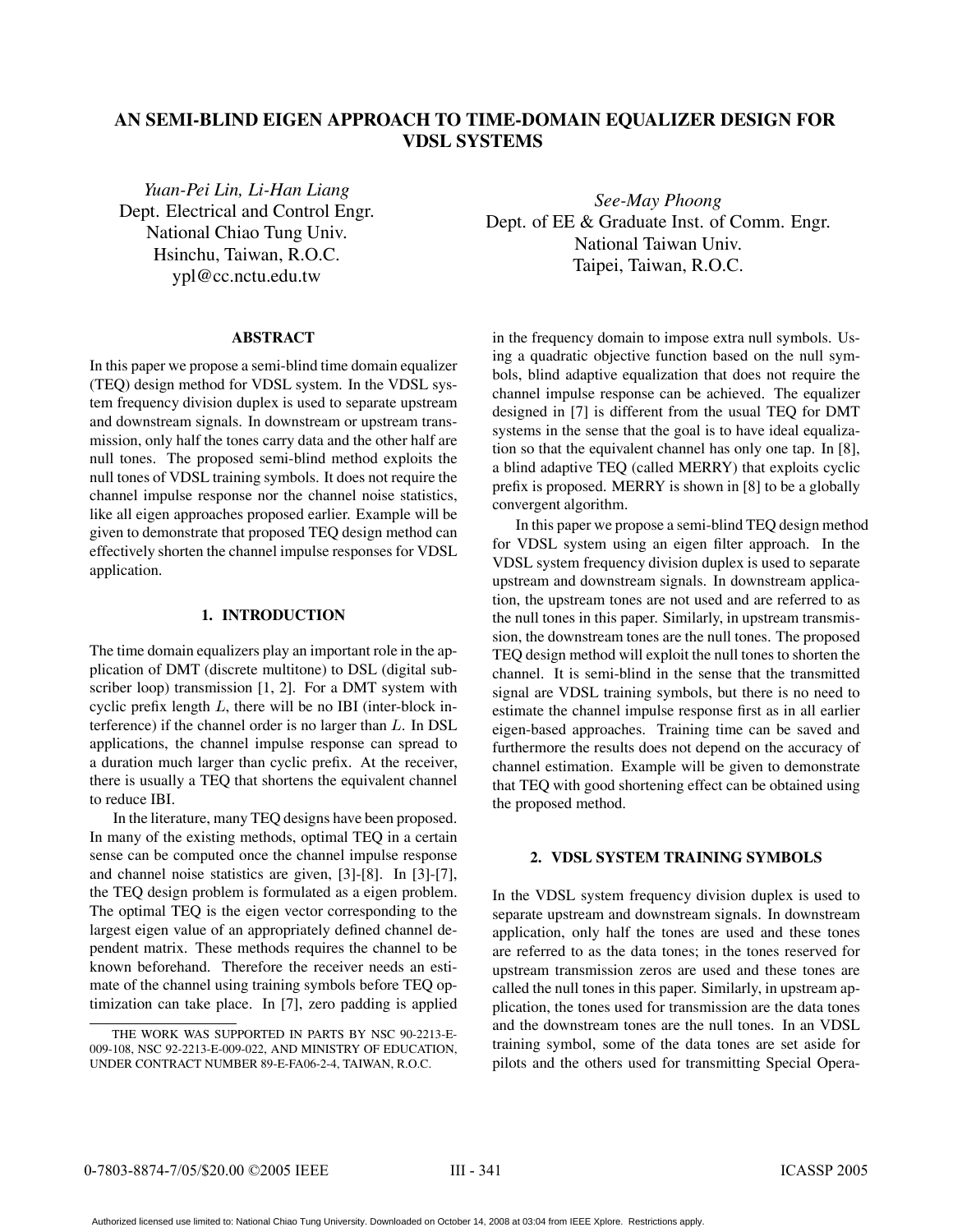

Figure 1: The block diagram of the VDSL receiver.

tion Channel (SOC) message. In the training stage, tones with indices that are even or multiples of 10 plus 9 are reserved for pilots. Constellation point of 00 is used on pilot tones. The selected constellation points are rotated by  $0, \pi/2, \pi, 3\pi/2$  in pseudo random manner by multiplying with a rotation sequence. The rotation sequence is reused for every VDSL symbol. As a result, the actual symbols sent on pilot tones are the same for each training symbol.

When the channel order is smaller than the length of the cyclic prefix, we know there is no IBI after removing guard samples (cyclic removal). In the absence of channel noise, the outputs of the  $M \times M$  DFT matrix at the receiving end are the scaled versions of the transmitter inputs. The scalars are the  $M$ -point DFT of the channel impulse response. The null tones will be nothing but channel noise if transmission in the opposite direction is idle, which occurs in some parts of the training phase. However, if the channel order is larger than the length of cyclic prefix, there will be IBI even after removing guard samples. The output of the null tones now has not only channel noise but also interference from the data tones of the previous block due to IBI (assuming channel order is smaller than the length of one block  $N = M + L$ , where L the length of cyclic prefix). Our proposed method will exploit the fact that the symbols sent on pilot tones and the null tones are fixed in each VDSL training symbol to formulate a quadratic objective function for TEQ optimization.

#### **3. PROPOSED TEQ DESIGN**

In this paper, we propose to a semi-blind TEQ design method for VDSL systems by minimizing the ISI present in the null tones. The design does not require the channel impulse response. To be more specific, suppose the number of pilot tones is  $M_p$  and the number of null tones is  $M_n$ . The numbers  $M_p$ ,  $M_n$  are determined by the spectral plan. Considering the  $i$ -th output block, we collect the outputs of the pilot tones and the outputs of the null tones respectively in vectors  $\mathbf{p}_i$  and  $\mathbf{n}_i$ , for  $i = 1, 2, \dots, B$ , where B denotes the number of received output block available for equalizer design (Fig. 1). The dimensions of  ${\bf p}_i$  and  ${\bf n}_i$  are respectively

 $M_p$  and  $M_n$ . We compute the averaged vectors,

$$
\overline{\mathbf{p}} = \frac{1}{B}\sum_{i=1}^B \mathbf{p}_i, \quad \overline{\mathbf{n}} = \frac{1}{B}\sum_{i=1}^B \mathbf{n}_i.
$$

We note that the average pilot tone vector  $\bar{p}$  will be pilot symbols plus interference from other data tones as averaging remove most noise. Similarly, averaged null tone vector  $\overline{n}$  is mostly interference from data tones. (If the channel is shorter than cyclic prefix length than there is no IBI and null tones will be zero.) Moreover the interference comes mainly from pilot tones. This is because the symbols in message-bearing tones are different from block to block and the average is approximately zero whereas the pilot symbols are the same in each block. Therefore we will minimize the null tone energy  $\overline{n}^{\dagger} \overline{n}$ . On the other hand, the performance of the TEQ is greatly affected by the signal power in the tones used for transmission. So we propose to maximize the pilot tone energy, which is a good measure of the signal power in the tones used for transmission. An objective function that reflects the pilot tone energy over the null tone interference is

$$
\phi = \frac{\overline{\mathbf{p}}^{\dagger} \overline{\mathbf{p}}}{\overline{\mathbf{n}}^{\dagger} \overline{\mathbf{n}}}.
$$
 (1)

Although  $\bar{p}^{\dagger} \bar{p}$  contains pilot energy as well as terms due interference, we can still use it to reflect pilot energy as interference is usually much smaller than pilot symbols. We will optimize the TEQ coefficients to maximize  $\phi$ . will optimize the TEQ coefficients to maximize  $\phi$ .

**Remarks.** Notice that our method is semi-blind. Namely, the receiver knows the training symbol contains pilots tones but it knows neither the channel impulse response nor the spectrum of channel noise. Although our method exploits null tones like [7], there are several differences. First our method attempts to shorten the channel rather than equalize the channel completely like [7]. Also the close form equalizer solution requires the channel impulse response and the second order statistics of channel noise in [7] while ours do not.

In what follows, we will see that the numerator and denominator of the objective function in (1) can be formulated as quadratic terms of the TEQ coefficients and the problem can be solved elegantly by computing eigen vectors of an appropriately defined positive definite matrix. Suppose the TEQ has order  $T$ ,

$$
T(z)=\sum_{i=0}^T t(i)z^{-i}.
$$

. .

The output of the TEQ can be written as

$$
x(n)=\sum_{\ell=0}^T t(\ell)r(n-\ell),
$$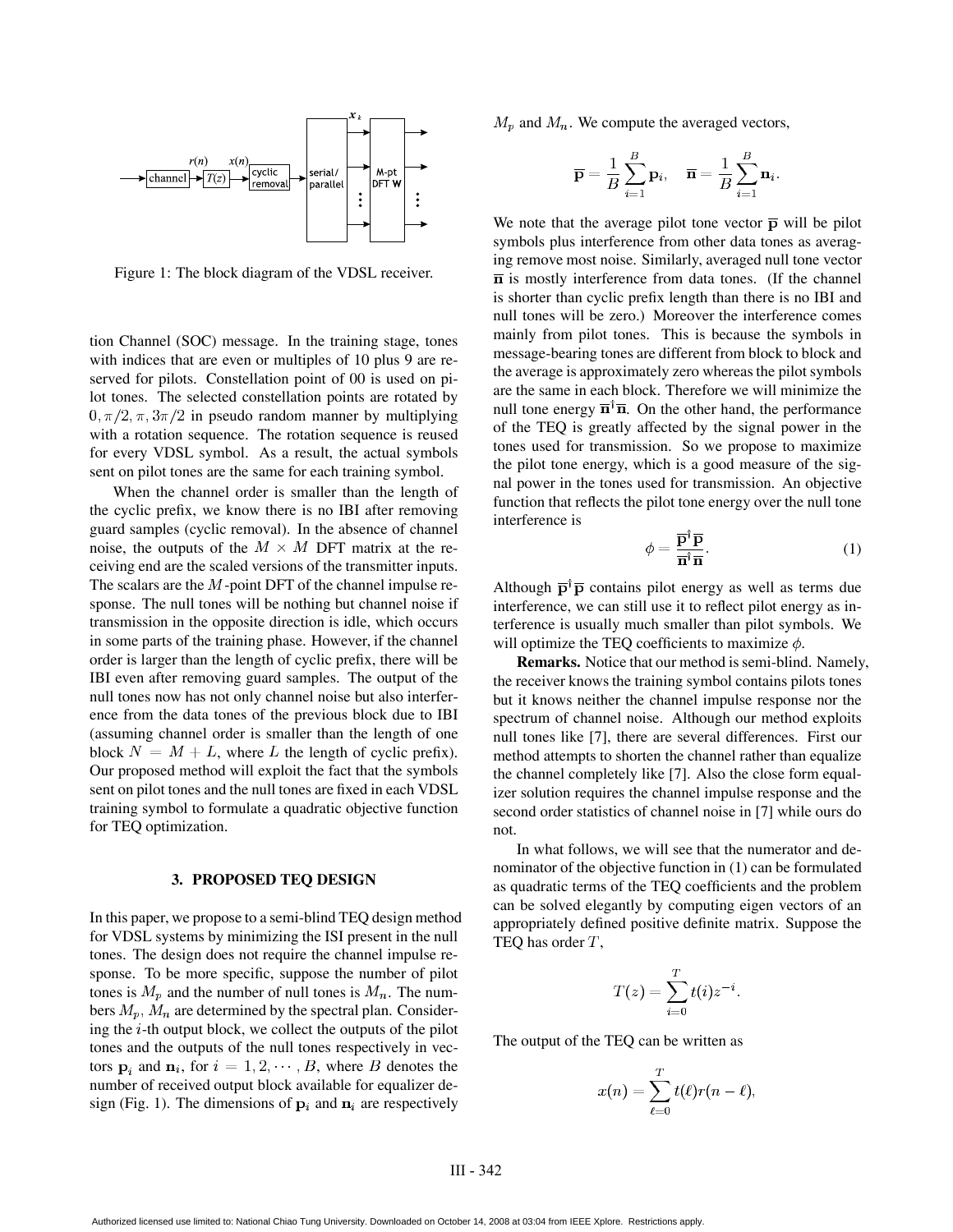where  $r(n)$  is the channel output as indicated in Fig. 1. Let the  $i$ -th input vector of the DFT matrix at the receiver be

$$
\mathbf{x}_{i} = \begin{pmatrix} x(iN + \Delta) \\ x(iN + \Delta + 1) \\ \vdots \\ x(iN + \Delta + M - 1) \end{pmatrix},
$$

where  $\Delta$  is a parameter determined from symbol synchronization. Then  $x_k$  can be written in terms of TEQ coefficients as

$$
\mathbf{x}_i = \mathbf{R}_i \mathbf{t},\tag{2}
$$

where  $\mathbf{R}_i$  is an  $M \times (T + 1)$  matrix given by

$$
\begin{pmatrix}\nr(iN+\Delta) & \cdots & r(iN+\Delta-T) \\
r(iN+\Delta+1) & \cdots & r(iN+\Delta+1-T) \\
\vdots & \ddots & \vdots \\
r(iN+\Delta+M-1) & \cdots & r(iN+\Delta+M-1-T)\n\end{pmatrix},
$$

and t is a column vector of size  $(T + 1)$ . The *i*-th pilot tone vector  $\mathbf{p}_i$  can be expressed as

$$
\mathbf{p}_i = \mathbf{W}_1 \mathbf{x}_i,
$$

where  $W_1$  is an  $M_p \times M$  submatrix of the  $M \times M$  DFT matrix  $W$ , obtained by keeping only the rows that correspond to pilot tones used in the design. Similarly, we can express the null tone vector  $\mathbf{n}_i$  as

$$
\mathbf{n}_i = \mathbf{W}_2 \mathbf{x}_i,
$$

where  $W_2$  is an  $M_n \times M$  submatrix of the  $M \times M$  DFT matrix  $W$ , obtained by keeping only the rows that correspond to the null tones used in the design. Using (2), we can write  $\mathbf{p}_i$  and  $\mathbf{n}_i$  respectively as

$$
\mathbf{p}_i = \mathbf{W}_1 \mathbf{R}_i \mathbf{t}, \quad \mathbf{n}_i = \mathbf{W}_2 \mathbf{R}_i \mathbf{t}.
$$

Using these expressions, we have

$$
\overline{\mathbf{p}} = \mathbf{W}_1 \overline{\mathbf{R}} \mathbf{t}, \quad \mathbf{n}_i = \mathbf{W}_2 \overline{\mathbf{R}} \mathbf{t},
$$

where

$$
\overline{\mathbf{R}}=\frac{1}{B}\sum_{i=1}^B \mathbf{R}_i.
$$

Therefore, we have

$$
\overline{\mathbf{p}}^{\dagger}\overline{\mathbf{p}} = \mathbf{t}^{\dagger} \underbrace{\overline{\mathbf{R}} \mathbf{W}_{1}^{\dagger} \mathbf{W}_{1} \overline{\mathbf{R}}}_{\mathbf{A}} \mathbf{t} = \mathbf{t}^{\dagger} \mathbf{A} \mathbf{t},
$$
\n
$$
\overline{\mathbf{n}}^{\dagger} \overline{\mathbf{n}} = \mathbf{t}^{\dagger} \underbrace{\overline{\mathbf{R}} \mathbf{W}_{2}^{\dagger} \mathbf{W}_{2} \overline{\mathbf{R}}}_{\mathbf{B}} \mathbf{t} = \mathbf{t}^{\dagger} \mathbf{B} \mathbf{t},
$$

where **A** and **B** are square matrices of size  $(T + 1)$ . Also, both matrices are positive definite. The objective function given in (1) become

$$
\phi = \frac{\mathbf{t}^\intercal \mathbf{A} \mathbf{t}}{\mathbf{t}^\dagger \mathbf{B} \mathbf{t}}.
$$

Now the objective function is written as quadratic forms of the TEQ coefficients. The energy constraint  $\sum_{i=0} |t(i)|^2$  = 1 becomes  $\mathbf{t}^\dagger \mathbf{t} = 1$ .

**Optimal solutions.** We now find the optimal t that maximize  $\phi$  subject to the constraint  $\mathbf{t}^\dagger \mathbf{t} = 1$ . As **B** is positive definite, we can decompose **B** as  $B = C^{-\dagger}C^{-1}$ . Then  $\phi$ can be written as the ratio  $\phi = \frac{t^{\dagger}At}{t^{\dagger}C^{\dagger}C^{\dagger}}$ . Let  $u = C^{-1}t$ , - -: ; then  $\mathbf{t} = \mathbf{C} \mathbf{u}$  and

$$
\phi=\frac{{\bf u}^\dagger{\bf C}^\dagger{\bf A}{\bf C}{\bf u}}{\bf u}^\dagger{\bf u}.
$$

Using Rayleigh's principle,  $\phi$  can be maximized by choosing **u** to be the eigen vector corresponding to the largest eigen value of  $C^{\dagger}AC$ . The optimal TEQ is given by  $t =$ Cu.

## **4. SIMULATION EXAMPLES**

In the simulations, the DFT size is 8192, cyclic prefix length is 640, sampling rate is 35.328 MHz and 1000 blocks of VDSL symbols are used. We consider downstream transmission so the upstream tones are null tones. The noise is comprised of FEXT, NEXT and AWGN as described in the testing environment of [2]. The VDSL training symbol is as given in [2]. The channel used is loop 7 from [2], the longest test loop in [2]. Fig. 2 shows the impulse response of the channel. The SIR of the channel is 35.7dB.



Figure 2: The impulse responses of the original VDSL loop 7 and the equalized channel.

Authorized licensed use limited to: National Chiao Tung University. Downloaded on October 14, 2008 at 03:04 from IEEE Xplore. Restrictions apply.